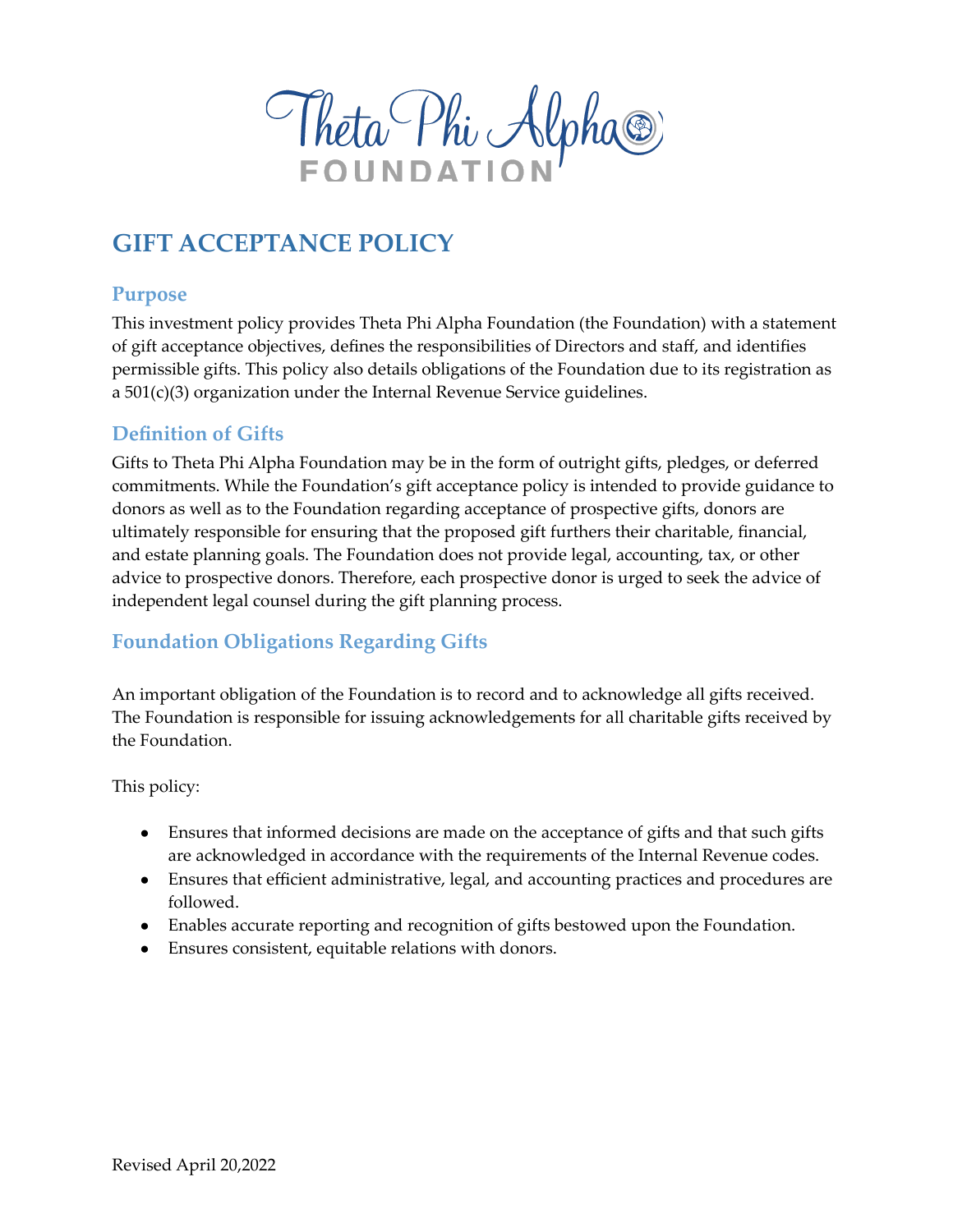## **Accepting Gifts**

The Foundation is committed to the following procedures in accepting donations:

- 1. Designated gifts will be used for the purposes for which they are provided and in support of the Foundation's mission.
- 2. Undesignated gifts will be used to support the Foundation's mission in ways that the Foundation decides will best serve its priorities.
- 3. Accountability to donors must be of the highest caliber, through appropriate acknowledgment, and accurate and timely reporting by the relevant Foundation officer. Where appropriate, gift agreements will be recorded between donors and the Foundation and these will be adhered to by the Foundation.
- 4. All donations will be recorded and acknowledged in accordance with the Policies and Procedures of the Foundation, and rules and regulations set out by the Internal Revenue Service.
- 5. Recognition of donors will be determined in accordance with the Foundation's Policies. Anonymity will be granted to any donor who makes this request.
- 6. Certain gifts require the review or approval of the Foundation's Board of Directors. See section "Gifts Requiring Board Approval" for definition.
- 7. Gifts of alcoholic beverages may be accepted provided they have a related use to the Foundation or if sold at auction. Only guests of legal drinking age may purchase alcoholic beverages or items.

The Foundation is responsible for ensuring that the Foundation abides by these procedures. Should any Theta Phi Alpha Fraternity member or Foundation donor of the community question the appropriateness of a proposed gift, they may ask for clarification from the Foundation. If the concern persists, they may submit a written appeal to the Chairman for review by the Board of Directors of the Foundation.

## **Declining Gifts**

A gift may be declined under the following circumstances:

- The gift is designated and fulfilling the donor's expectations would require other resources that are unavailable or inadequate.
- The gift is designated and is intended to support programs or activities peripheral to the mission of the Foundation.
- Acceptance of the gift would limit academic freedom of scholarship recipients.
- The gift could injure the reputation or standing of the Foundation or would generate such controversy as to defeat the educational purpose to be served.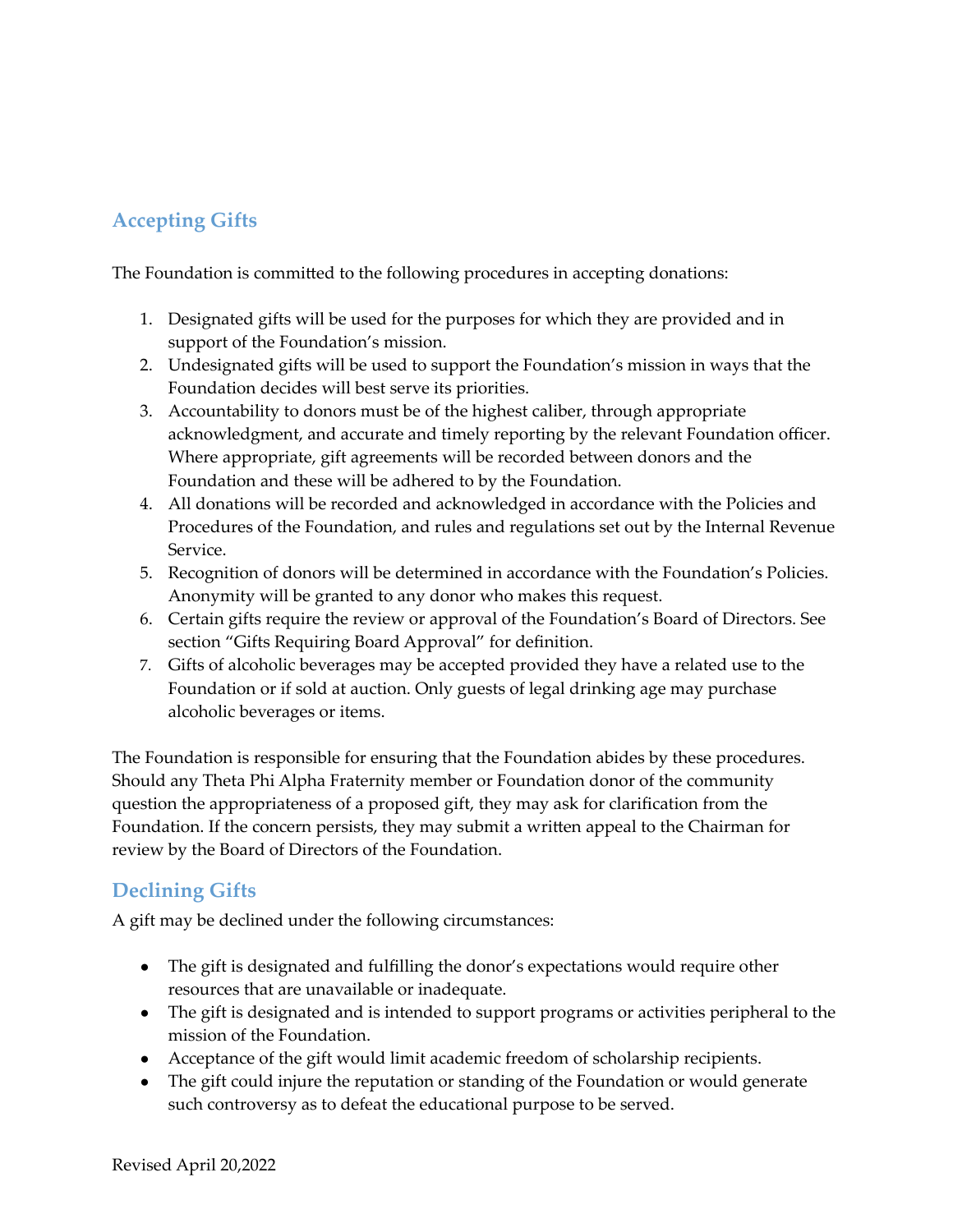As a matter of principle, the Theta Phi Alpha Foundation will not accept gifts in any of the following practices:

- Gifts that violate federal, state or municipal laws.
- Gifts that require the Foundation to provide special consideration to the donor or designee.
- Gifts that require the Foundation to deviate from its normal promotion and contracting procedures.
- Gifts of weapons.

## **Gifts Requiring Board Approval**

Gifts that require review or approval by the Board of Directors include:

- Initial gifts that create a fund or that create a Fund Agreement.
- Stock in privately owned companies or subchapter S corporations
- Tangible personal property greater in value than \$1,000.
- Deferred gifts
- Gifts of real estate, subject to legal review and marketability analysis

#### **Gifts Creating a Fund or Fund Agreement - Endowments**

The minimum gift amount to establish a "named" endowed fund is \$20,000. The purpose or donor's intent of the gifts used to establish new endowment funds must be defined in a written fund agreement or deferred gift instrument signed by the donor, or their appointed representative, and an authorized representative of the Foundation. Standard fund agreements, as approved by legal counsel and Foundation Board of Directors will be used. Any deviation from these standard agreements must receive approval by Foundation legal counsel prior to execution. In most cases, additional gifts may be made to existing funds of the Foundation without restating the original purpose of the gift. All distributions from funds will be made in accordance with the Foundation Mission, Policies and Procedures, as well as federal, state and local tax laws and regulations.

## **Stock in Privately-owned Companies or Subchapter S Corporations**

Gifts of this type may or may not be accepted. Only securities which will not create a liability for the Foundation will be considered. To be accepted, such stocks must have a qualified appraisal performed by an independent professional appraiser. Prior to approval by the Board, such gifts are reviewed by the Foundation's Chairman and legal counsel.

## **Tangible Personal Property**

The Foundation will consider the acceptance of tangible personal property greater than \$1,000 on a case by case basis. When personal property can be used in the course of the Foundation's business, a donor may receive credit for the appraised value for the gift. In all other cases, the